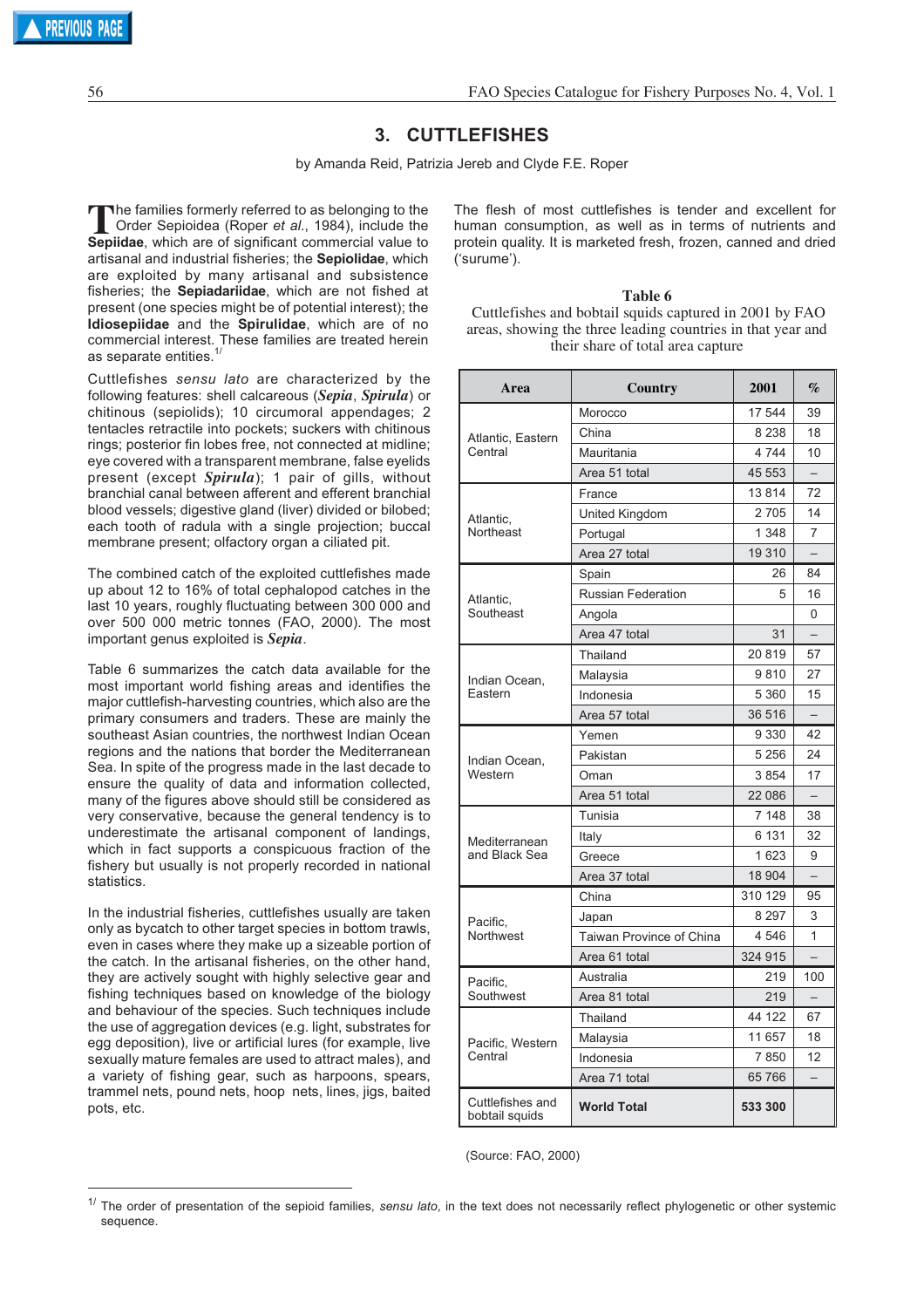## **3.1 Family SEPIIDAE** Keferstein, 1866 by Amanda Reid, Patrizia Jereb and Clyde F.E. Roper

Sepiidae Keferstein, 1866, *Bronn's Klass. Ordn., Thierreichs*, 1862–66: 1441.

**FAO Names : En** – Cuttlefishes; **Fr** – Seiches; **Sp** – Sepias, Jíbias, Chocos, Choquitos.



**tentacular club**

**Fig. 102 Diagram of basic cuttlefish features**

**Diagnostic Features:** Small to medium-sized cephalopods. Mantle robust, slightly flattened dorsoventrally, may be broad or slender; oval, oblong or nearly circular in outline; anterior dorsal mantle margin projected forward, not fused with head. Fins narrow, located dorsolaterally on mantle, approximately equal to mantle length; **posterior fin lobes free**, not connected to each other. Head robust, slightly narrower than mantle; eyes prominent, covered by a transparent membrane and a conspicuous secondary fold on the eyelid. Mouth surrounded by 10 appendages (8 arms and 2 tentacles). Arms with 2 to 4 suckers in transverse rows. Males of some species with hectocotylized ventral arm(s) IV for holding and transferring spermatophores; when present, the hectocotylus usually consists of a region of reduced suckers; hectocotylized region also may be swollen and crenulated by transverse folds. Tentacular clubs with 4 or more suckers in transverse rows; **tentacles retractile into pockets on the ventrolateral sides of the head between arms III and IV**. Arm and club suckers with chitinous rings. Mantle-locking apparatus angular or curved in shape. Internal **calcareous cuttlebone** located dorsally in the mantle underneath the skin; cuttlebone length usually equal to mantle length (*Metasepia* is an exception); cuttlebone shape ranges from lanceolate to oval or diamond-shaped; dorsal side a calcareous plate (dorsal shield); ventral side finely laminate, porous, and comprised of thin, transverse septa supported by transverse calcareous rods. One pair of gills; no branchial canal between afferent and efferent branchial blood vessels. 'Liver' (digestive gland) divided or bilobed. Buccal membrane present, with or without suckers; each radula tooth unicuspid (with a single projection). Olfactory organ a ciliated pit.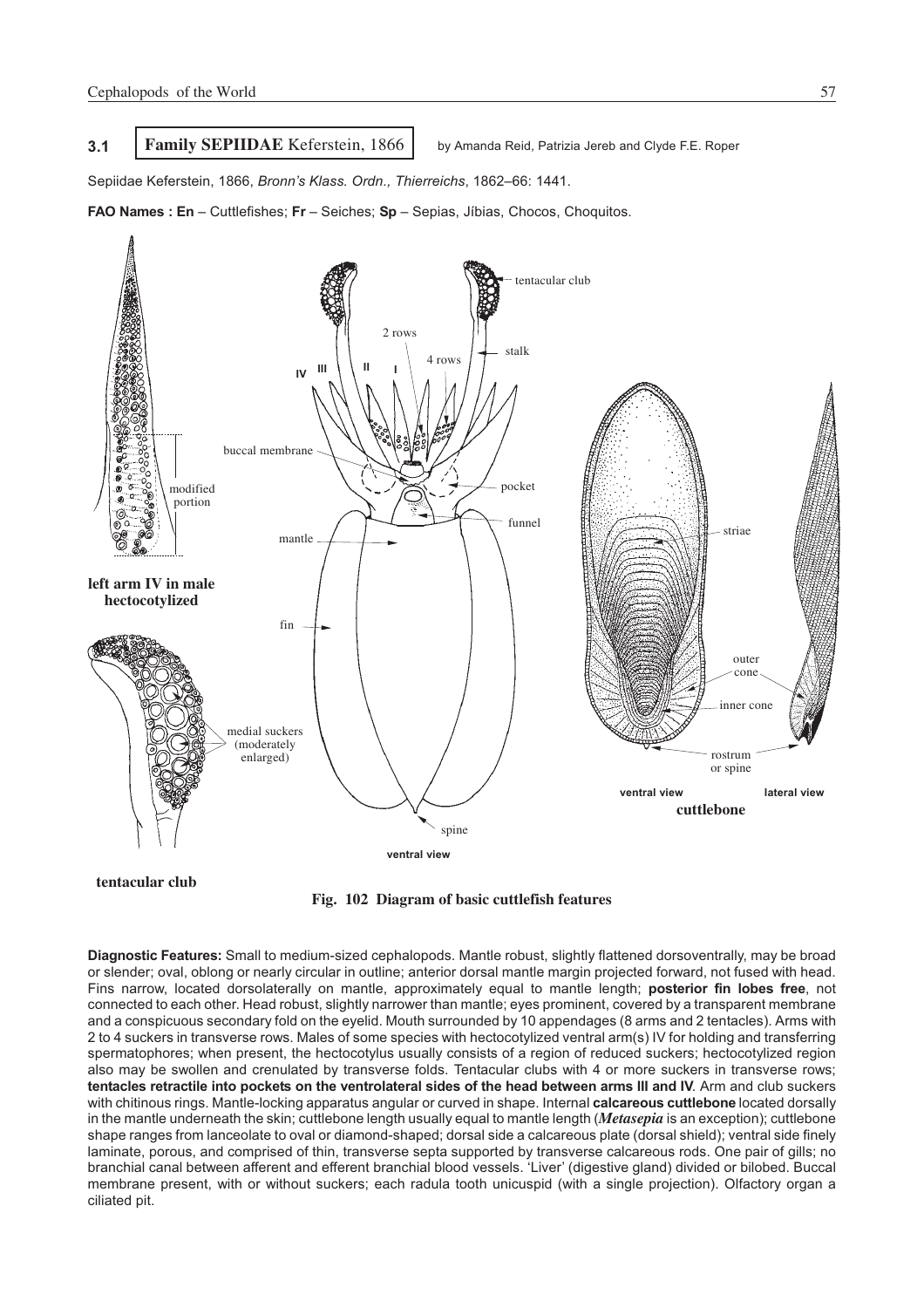**Size:** Up to 500 mm mantle length, and 12 kg in weight.

**Habitat and Biology:** Cuttlefishes inhabit the continental shelf and upper slope to a maximum depth of approximately 1000 m. They are primarily bottom-dwellers over a range of habitats, including rocky, sandy, and muddy substrates, seagrass, seaweed and coral reefs. They are slower swimmers than the more streamlined squids. Cuttlefishes are able to attain neutral buoyancy by regulating the relative amounts of gas and fluid in the chambers of the cuttlebone, and they are able to hover in midwater, with fins acting as stabilizers. The cuttlebone length, width, septal spacing and structural morphology are correlated to maximum habitat depth: the deepest living species known, including *Sepia australis, S. elegans*, *S. orbignyana* and *S. hieronis*, all are capable of descending to depths in excess of 400 m; all share the characteristics of cuttlebones with closely packed septa and modified sutures. Large species such as *Sepia latimanus*, *S. officinalis* and *S. pharaonis* are restricted to much shallower depths, usually less than 200 m, and show very different septal spacing and sutures than the deeper water species. Some species migrate seasonally in response to temperature changes and aggregate, usually in shallow water, at spawning time. Within a species, individuals may attain sexual maturity at very different sizes, depending upon the combined effects of a number of factors including temperature, light and diet. Eggs, relatively few in number, are individually attached to various substrates in clusters; the time required for development depends upon temperature. The lifespan is between 18 and 24 months, although males of some species may live longer. Post-spawning mortality is high in females. Cuttlefishes feed on a wide range of invertebrates and bony fishes.

**Literature:** Hoyle (1886), Adam (1939a), Adam and Rees (1966), Roeleveld (1972), Adam (1979), Nesis (1987), Ward (1991), Oka *et al*. (1989), Okutani (1995), Khromov *et al.* (1998) and Lu (1998a).

## **Key to genera in the family Sepiidae**

- **1a.** Cuttlebone diamond-shaped in outline (Fig. 103); cuttlebone much shorter than mantle, located in the anterior 1/2 to 2/3 of mantle; dorsal anterior edge of mantle without tongue-like projection (Fig. 104a) *. . . . . . . . . . . . . . . . . . . . . . . . . . . . . . . . . . . . . . . . . . . . . . . Metasepia*
- **1b.** Cuttlebone outline elliptical to lanceolate; cuttlebone length approximately equal to mantle length; dorsal anterior edge of mantle usually with tongue-like projection (Fig. 104b) *................. 2*



**cuttlebone (ventral view)**

**Fig. 103** *Metasepia pfefferi* (illustration: K. Hollis/ABRS)

**a)** *Metasepia pfefferi* **b)** *Sepia, Sepiella*

**Fig. 104 Head and anterior mantle (dorsal view)** (illustrations: K. Hollis/ABRS)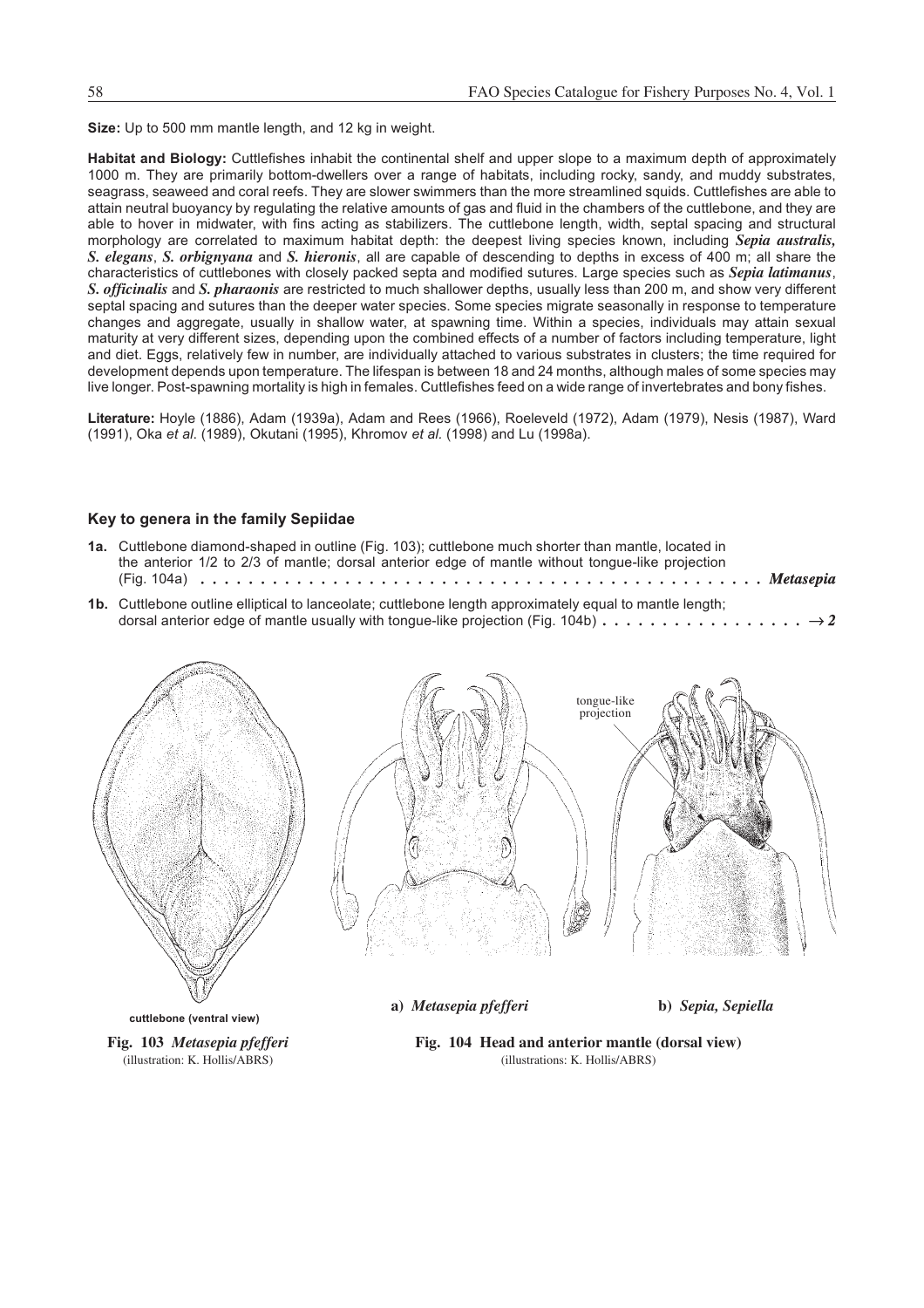| 2a. A gland and gland pore located on the ventral side of the posterior end of the mantle (Fig. 105);<br>mantle-locking apparatus with triangular projection (Fig. 106a); cuttlebone inner cone with very<br>short limbs; outer cone a wide, spatulate, chitinized border around posterior end of cuttlebone                                |
|---------------------------------------------------------------------------------------------------------------------------------------------------------------------------------------------------------------------------------------------------------------------------------------------------------------------------------------------|
| 2b. Gland and gland pore absent; mantle-locking apparatus semicircular, without triangular projection<br>(Fig. 106b); cuttlebone inner cone with relatively long limbs; outer cone usually calcareous, not<br>obviously spatulate posteriorly (Fig. 107b) $\dots \dots \dots \dots \dots \dots \dots \dots \dots \dots \dots \dots \dots$ . |



**Fig. 105** *Sepiella* (illustration: K. Hollis/ABRS)

**Fig. 106 Mantle-locking apparatus**



**Fig. 107 Cuttlebones** (illustrations: K. Hollis/ABRS)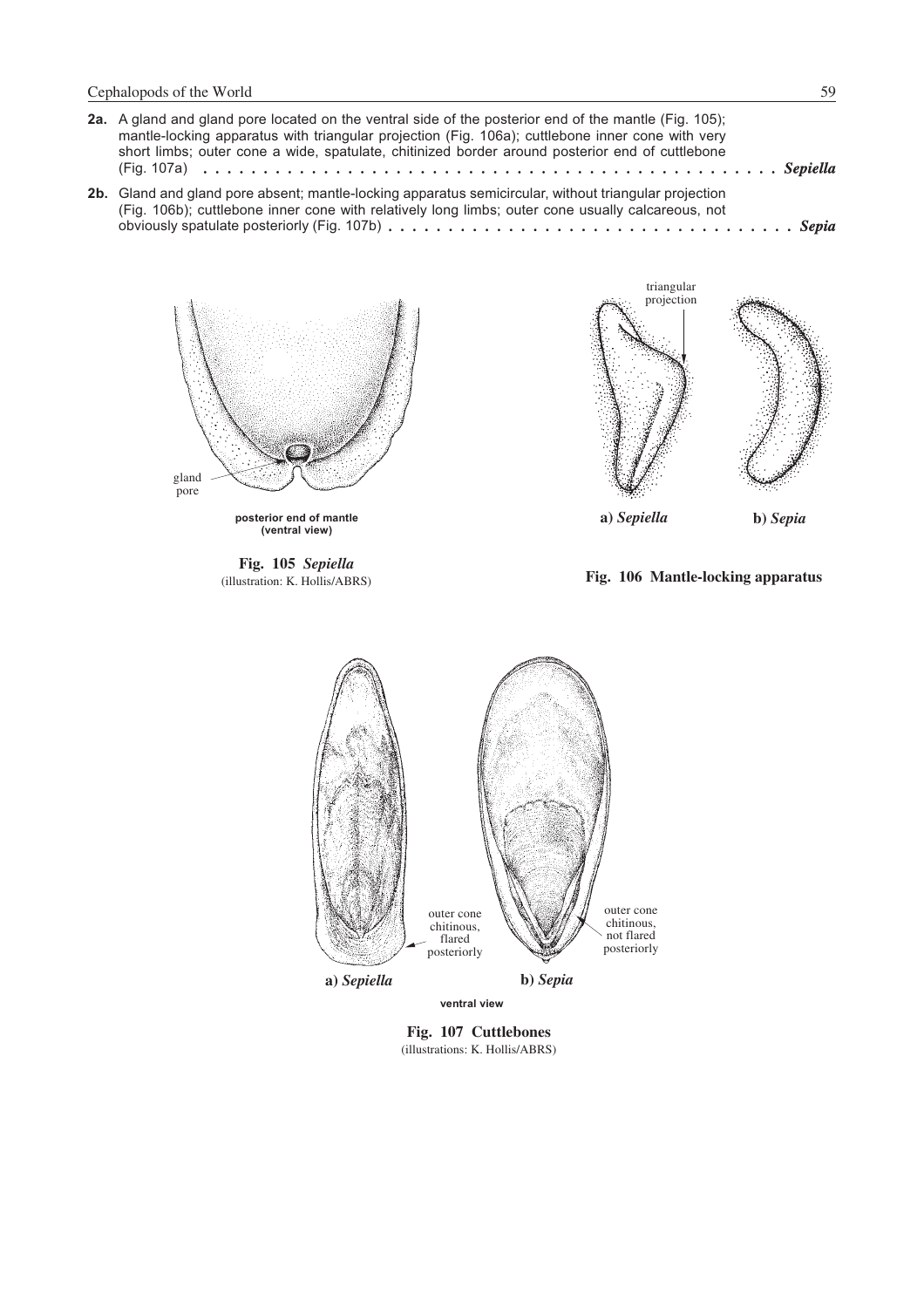*Sepia (Metasepia) pfefferi* Hoyle, 1885, *Annals and Magazine of Natural History*, Series 5, 16: 199 [type locality: Challenger Stn. 188, 09°59'S 139°42'E, South of Papua, Arafura Sea].

#### **Frequent Synonyms:** None.

**Misidentifications:** None.

**FAO Names: En** – Flamboyant cuttlefish; **Fr** – Seiche flamboyante; **Sp** – Sepia llamativa.

**Diagnostic Features:** Mantle oval, very broad. Arms **broad, blade-like; arms I shorter than rest**. Protective membranes in both sexes narrow.<br>Arm suckers tetraserial. Arm suckers tetraserial. Hectocotylus present on left ventral arm: oral surface of modified region wide, swollen, fleshy, with transversely grooved ridges and deep median furrow. Club sucker-bearing surface flattened, with **5 or 6 suckers in transverse rows**; suckers differ markedly in size: **3 or 4 median suckers greatly enlarged, occupying most of median portion of club**. Swimming keel of club extends well proximal to carpus; dorsal and ventral protective membranes **not joined at base of club** but fused to tentacular stalk. Dorsal and ventral membranes **differ in length**; extend proximal to carpus along stalk. Dorsal membrane forms shallow cleft at junction with stalk. Cuttlebone much shorter than mantle, located **in anterior 2/3 to 3/4 of mantle**; outline **rhomboidal**; acuminate, **acute, anteriorly and posteriorly**; dorsal surface yellowish, evenly convex; texture smooth, not pustulose; dorsal median rib absent. Chitin present as a **thin film over entire dorsal surface of cuttlebone**. Spine **absent, or small, chitinous**. Striated zone concave; last loculus strongly convex, thick in anterior third; sulcus deep, wide, extends along striated zone only. Anterior striae are inverted V-shape; limbs of inner cone are very short, uniform width, narrow, U-shape thickened slightly posteriorly; outer cone absent. Dorsal mantle has **3 pairs of large, flat, flap-like papillae**. Head with **papillae over eyes**. **Colour:** Base colour of dark brown with mobile patterns of white and yellow; purple-pink along arms.

**Size:** Up to 60 mm mantle length.



(illustrations: K. Hollis/ABRS)

**Fig. 108** *Metasepia pfefferi*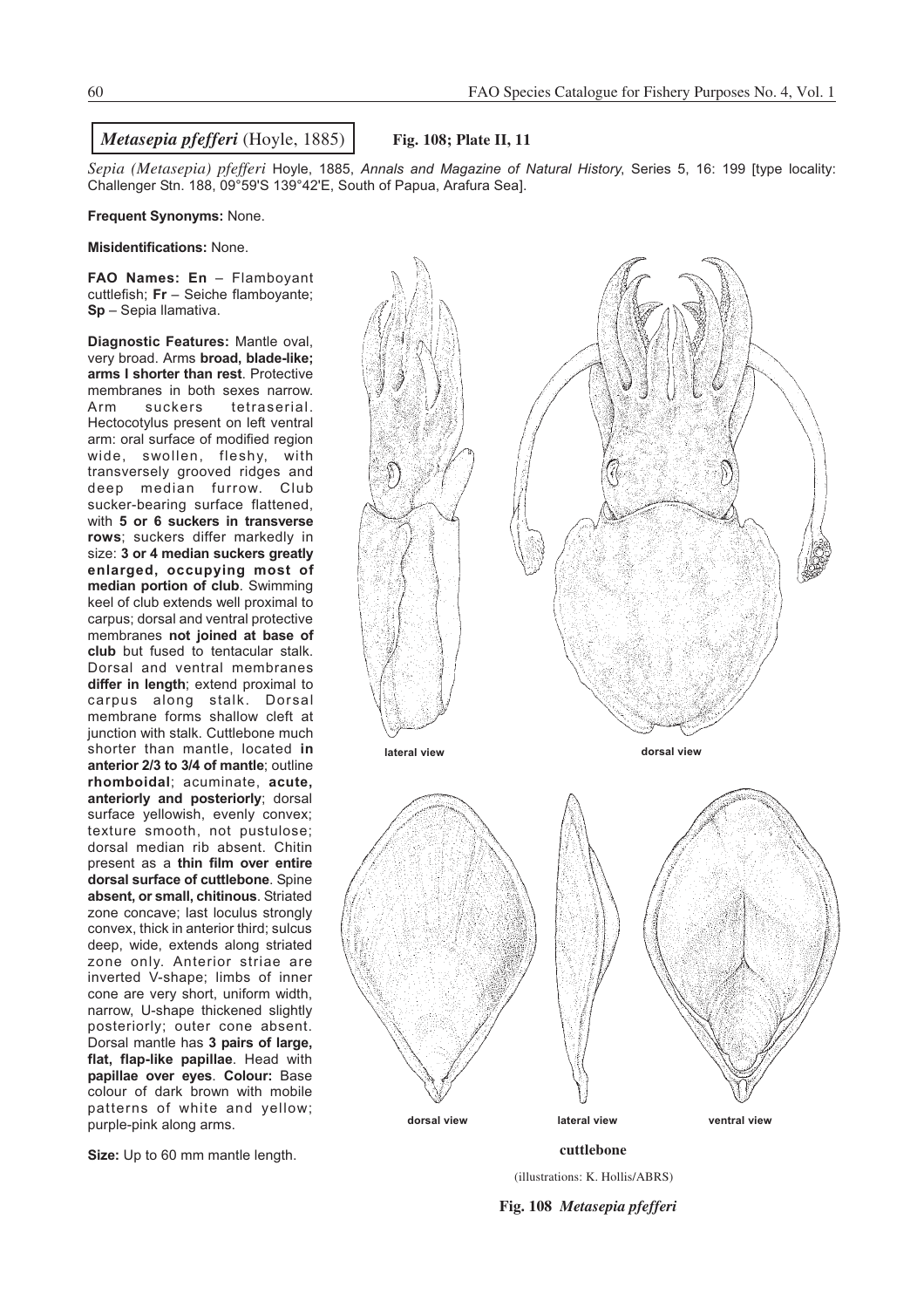**Geographical Distribution:** Tropical Indo-Pacific: northern Australia from Mandurah, Western Australia, 32°33'S 115°04'E, northeastward to Moreton Bay, southern Queensland, 27°25'S 151°43'E. New Guinea (Fig. 109).

**Habitat and Biology:** Depth range from 3 to 86 m. Sand and muddy substrate. Active during the day, hunting fishes and crustaceans. Capable of excellent camouflage while stalking prey. If disturbed or attacked, it quickly changes to a dramatic colour pattern of dark brown, black, white and yellow patches and may show bright red on the arm tips. It has been observed to 'amble' along the sea floor in this colour pattern, rhythmically waving the wide protective membranes on the arms. Eggs are laid singly in crevices or ledges in coral, rock or wood. One female has been observed squeezing her eggs through the hole of a coconut husk. The round white eggs turn clear as they develop. Juveniles are capable of the same bright colour pattern as adults from birth.

**Interest to Fisheries:** None as food. But this species is spectacular in its colour and textural displays and would make an excellent aquarium species.

**Literature:** Adam and Rees (1966), Roper and Hochberg (1987), Roper and Hochberg (1988), Lu (1998a).